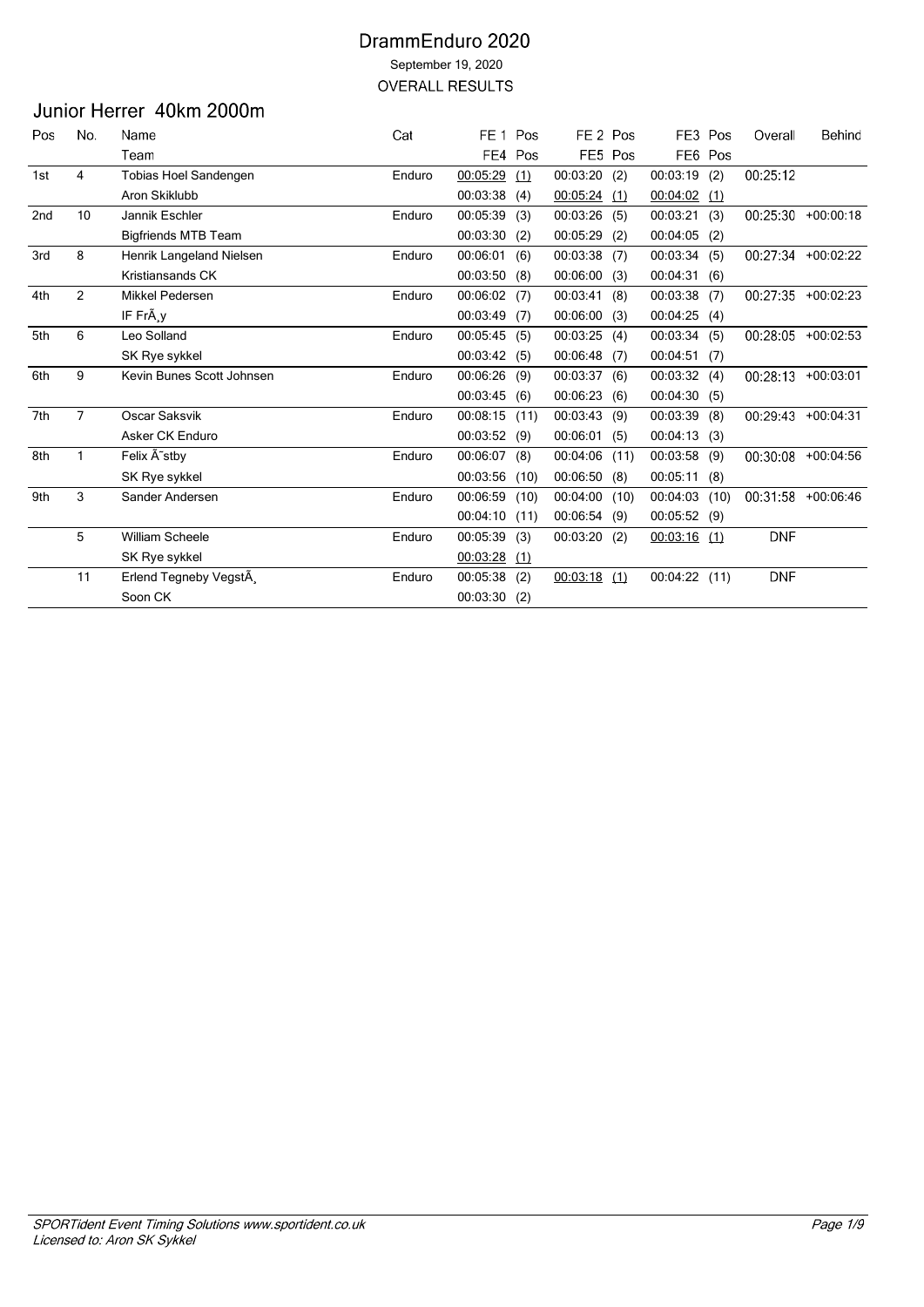### Junior Kvinner 40km 2000m

| Pos | No. | Name                        | Cat    | FE 1<br>Pos     | FE 2 Pos        | FE3 Pos         | Overall  | Behind |
|-----|-----|-----------------------------|--------|-----------------|-----------------|-----------------|----------|--------|
|     |     | $\tau$ eam                  |        | FF4 I<br>Pos    | FE5 Pos         | FE6 Pos         |          |        |
| 1st |     | Hedda Brenningen BjÄ rklund | Enduro | 00:06:17(1)     | 00:03:40<br>(1) | 00:03:36(1)     | 00:28:21 |        |
|     |     | Lillehammer CK              |        | 00:04:00<br>(1) | 00:06:07<br>(1) | 00:04:41<br>(1) |          |        |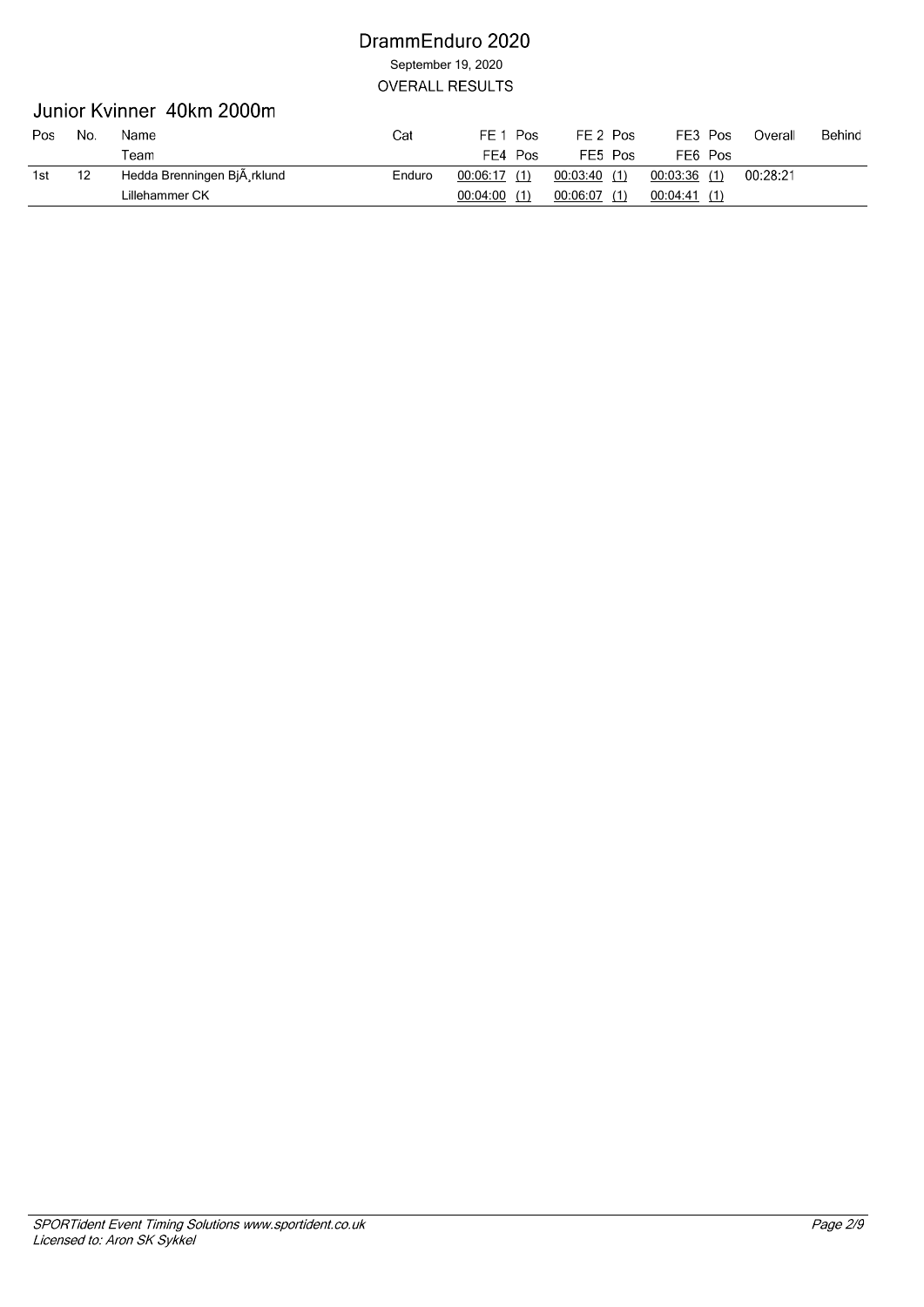# Master Herrer 40km 2000m

| Pos  | No. | Name                      | Cat    | FE <sub>1</sub>      | Pos     | FE <sub>2</sub> Pos |         | FE3            | Pos     | Overall    | Behind                          |
|------|-----|---------------------------|--------|----------------------|---------|---------------------|---------|----------------|---------|------------|---------------------------------|
|      |     | Team                      |        |                      | FE4 Pos |                     | FE5 Pos |                | FE6 Pos |            |                                 |
| 1st  | 15  | Fredrik Lysakerrud        | Enduro | 00:06:00             | (2)     | 00:03:32            | (1)     | 00:03:29       | (1)     | 00:26:43   |                                 |
|      |     | Odal SK                   |        | 00:03:42(2)          |         | 00:05:41            | (1)     | $00:04:19$ (1) |         |            |                                 |
| 2nd  | 25  | Karsten Hjelseth          | Enduro | 00:05:59             | (1)     | 00:03:36            | (2)     | 00:03:34       | (2)     |            | 00:26:53 +00:00:10              |
|      |     |                           |        | 00:03:39             | (1)     | 00:05:44(2)         |         | 00:04:21       | (2)     |            |                                 |
| 3rd  | 17  | Arild Heimli Johnsen      | Enduro | 00:06:00             | (2)     | 00:03:54 (13)       |         | 00:03:37       | (3)     |            | $\overline{00:28:12}$ +00:01:29 |
|      |     | <b>Team Letth</b>         |        | $00:03:45$ (3)       |         | $00:06:01$ (7)      |         | 00:04:55       | (10)    |            |                                 |
| 4th  | 36  | Vidar Folden              | Enduro | 00:06:20             | (9)     | 00:03:42(3)         |         | 00:03:56 (12)  |         |            | 00:28:14 +00:01:31              |
|      |     | SK Rye sykkel             |        | 00:03:50             | (4)     | 00:06:00            | (5)     | $00:04:26$ (3) |         |            |                                 |
| 5th  | 23  | Aslak MÃ rstad            | Enduro | $00:06:16$ (5)       |         | 00:03:48            | (7)     | 00:03:45       | (7)     |            | 00:28:14 +00:01:31              |
|      |     | Siggerud IL Â- sykkel     |        | 00:03:54(6)          |         | 00:05:56            | (4)     | 00:04:35(4)    |         |            |                                 |
| 6th  | 29  | Morgan Bakken             | Enduro | 00:06:24 (10)        |         | 00:03:43            | (4)     | 00:03:40       | (4)     |            | 00:28:20 +00:01:37              |
|      |     | KragerÃ, SK               |        | $00:03:55$ (7)       |         | 00:05:49            | (3)     | 00:04:49       | (8)     |            |                                 |
| 7th  | 14  | Svein Kristoffersen       | Enduro | 00:06:17(6)          |         | 00:03:48            | (7)     | 00:03:46       | (8)     |            | 00:28:35 +00:01:52              |
|      |     | GIÃ¥mdal SK               |        | 00:03:56             | (8)     | 00:06:05            | (8)     | 00:04:43       | (6)     |            |                                 |
| 8th  | 24  | Tor Erik Drangsland       | Enduro | 00:06:17(6)          |         | 00:03:49            | (9)     | 00:03:51       | (9)     |            | 00:29:02 +00:02:19              |
|      |     |                           |        |                      |         |                     |         |                |         |            |                                 |
|      |     | HÃ vik Verks Rullende     |        | 00:03:57<br>00:06:36 | (9)     | 00:06:13            | (10)    | 00:04:55       | (10)    |            |                                 |
| 9th  | 34  | Anders MjA en             | Enduro |                      | (13)    | 00:03:52            | (11)    | 00:03:56       | (12)    |            | 00:29:22 +00:02:39              |
|      |     |                           |        | 00:04:01 (10)        |         | 00:06:06            | (9)     | 00:04:51       | (9)     |            |                                 |
| 10th | 35  | Anders Disen              | Enduro | 00:06:27 (12)        |         | 00:03:53            | (12)    | 00:03:52       | (10)    |            | 00:29:42 +00:02:59              |
|      |     | Odal SK                   |        | 00:04:06             | (11)    | 00:06:19            | (11)    | 00:05:05       | (12)    |            |                                 |
| 11th | 21  | <b>Erlend Gustad</b>      | Enduro | 00:06:24             | (10)    | 00:03:51            | (10)    | 00:03:55       | (11)    |            | 00:30:15 +00:03:32              |
|      |     |                           |        | 00:04:20             | (15)    | 00:06:28            | (13)    | 00:05:17       | (16)    |            |                                 |
| 12th | 18  | Fredrik Lingvall          | Enduro | 00:06:50             | (15)    | 00:04:07            | (18)    | 00:04:02       | (15)    |            | 00:31:02 +00:04:19              |
|      |     | SK Rye sykkel             |        | 00:04:17(14)         |         | 00:06:33            | (15)    | 00:05:13       | (13)    |            |                                 |
| 13th | 19  | Jo Christer FrysjÂ, enden | Enduro | 00:06:48             | (14)    | 00:03:58            | (14)    | 00:04:02       | (15)    |            | 00:31:05 +00:04:22              |
|      |     | GIÃ¥mdal SK               |        | 00:04:20             | (15)    | 00:06:41            | (16)    | 00:05:16       | (15)    |            |                                 |
| 14th | 28  | Are Pedersen              | Enduro | 00:07:05             | (19)    | 00:04:03            | (15)    | 00:04:01       | (14)    |            | 00:31:12 +00:04:29              |
|      |     | Herkules IF               |        | $00:04:15$ (13)      |         | 00:06:29            | (14)    | 00:05:19       | (18)    |            |                                 |
| 15th | 31  | Erik Martinsen            | Enduro | 00:07:04             | (18)    | 00:04:05            | (16)    | 00:04:06       | (18)    |            | 00:31:43 +00:05:00              |
|      |     | Kolbotn SK                |        | 00:04:23 (18)        |         | 00:06:51            | (20)    | 00:05:14       | (14)    |            |                                 |
| 16th | 22  | Joakim Karlsson           | Enduro | 00:06:17             | (6)     | 00:03:45            | (6)     | 00:03:41       | (6)     |            | 00:31:44 +00:05:01              |
|      |     | Bikebums                  |        | 00:07:26             | (24)    | 00:06:00            | (5)     | 00:04:35(4)    |         |            |                                 |
| 17th | 13  | Kristian Eckhoff          | Enduro | 00:07:43             | (24)    | 00:04:05            | (16)    | 00:04:02 (15)  |         |            | 00:31:46 +00:05:03              |
|      |     | SK Rye sykkel             |        | 00:04:10 (12)        |         | 00:06:26 (12)       |         | 00:05:20 (20)  |         |            |                                 |
| 18th | 38  | Jamieson Pothecary        | Enduro | 00:07:08             | (20)    | 00:04:09            | (19)    | 00:04:09       | (19)    |            | 00:31:54 +00:05:11              |
|      |     | SK Rye sykkel             |        | 00:04:20 (15)        |         | 00:06:49            | (19)    | 00:05:19 (18)  |         |            |                                 |
| 19th | 37  | Kent Scott Johnsen        | Enduro | 00:06:54 (16)        |         | 00:04:37 (23)       |         | 00:04:14       | (22)    |            | 00:32:16 +00:05:33              |
|      |     |                           |        | 00:04:27 (20)        |         | 00:06:46            | (18)    | 00:05:18 (17)  |         |            |                                 |
| 20th | 26  | Christian Erga            | Enduro | 00:07:19 (22)        |         | 00:04:17 (20)       |         | 00:04:09 (19)  |         |            | 00:32:25 +00:05:42              |
|      |     |                           |        | 00:04:26 (19)        |         | 00:06:45            | (17)    | 00:05:29       | (21)    |            |                                 |
| 21st | 20  | Tom Ruud                  | Enduro | $00:06:04$ (4)       |         | 00:03:43            | (4)     | 00:03:40(4)    |         |            | 00:32:55 +00:06:12              |
|      |     | Lillehammer CK            |        | 00:03:52(5)          |         | 00:10:49            | (24)    | 00:04:47       | (7)     |            |                                 |
| 22nd | 32  | Jan Henrik HÃ ilund       | Enduro | 00:07:09             | (21)    | 00:04:20            | (21)    | 00:04:18       | (23)    |            | 00:33:12 +00:06:29              |
|      |     | Njård                     |        | 00:04:44 (21)        |         | 00:07:00            | (21)    | 00:05:41       | (23)    |            |                                 |
| 23rd | 27  | Anders Skaarer            | Enduro | 00:07:35             | (23)    | 00:04:21            | (22)    | 00:04:13 (21)  |         |            | 00:33:46 +00:07:03              |
|      |     | Sauda SK                  |        | 00:04:44 (21)        |         | 00:07:14 (22)       |         | 00:05:39       | (22)    |            |                                 |
| 24th | 16  | <b>Bengt Olsson</b>       | Enduro | 00:09:11 (25)        |         | 00:05:28            | (24)    | 00:05:20       | (24)    |            | 00:42:20 +00:15:37              |
|      |     | Sk Rye                    |        | 00:06:08             | (23)    | 00:08:35 (23)       |         | 00:07:38 (24)  |         |            |                                 |
|      | 115 | Morten Westberg           | Enduro | 00:06:54 (16)        |         |                     |         |                |         | <b>DNF</b> |                                 |
|      |     |                           |        |                      |         |                     |         |                |         |            |                                 |
|      | 30  | Geir Ottar Kvernstuen     | Enduro |                      |         |                     |         |                |         | <b>DNS</b> |                                 |
|      |     | SK Rye sykkel             |        |                      |         |                     |         |                |         |            |                                 |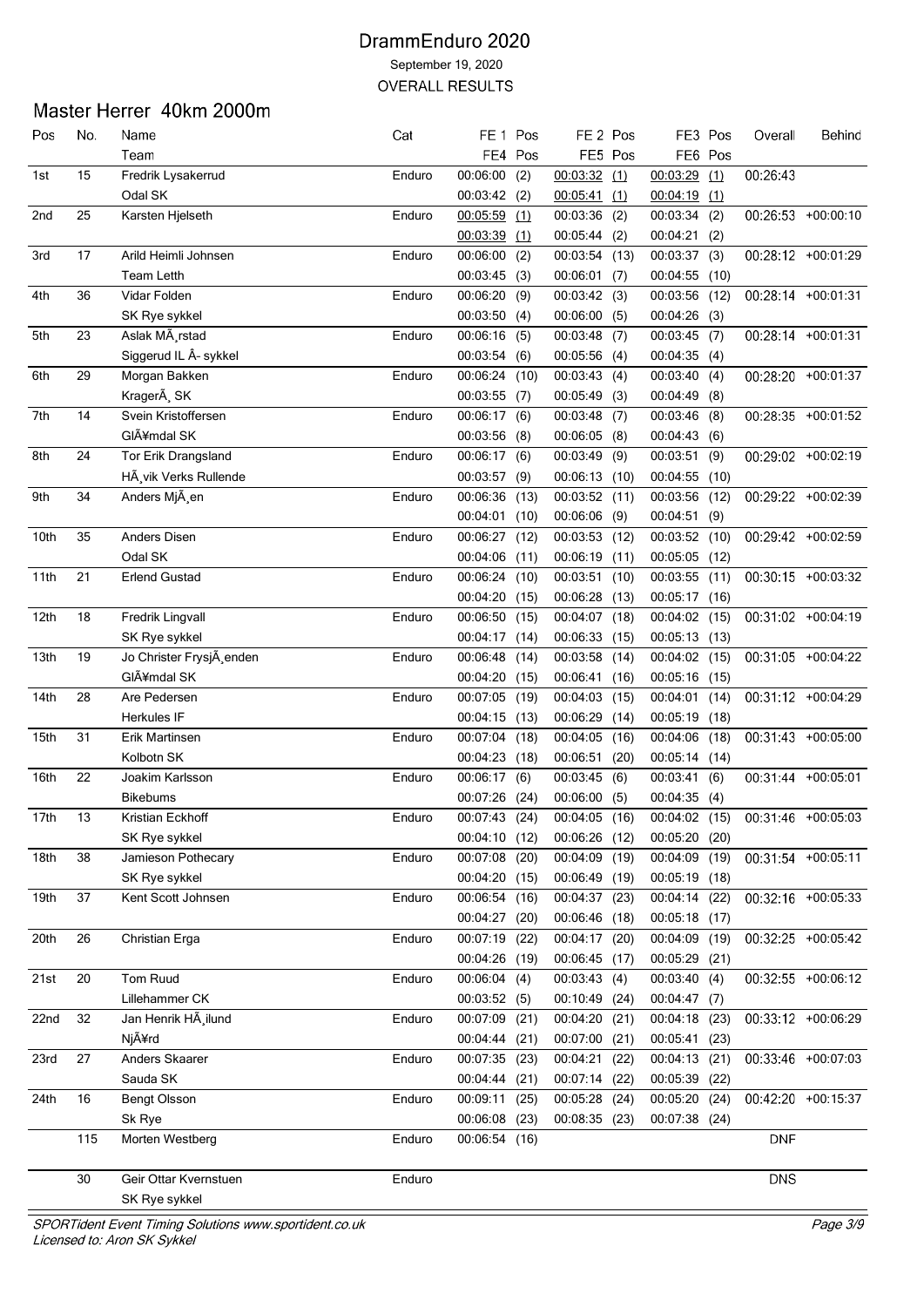### Master Herrer 40km 2000m

| Pos | No. | Name          | Cat    | FE 1 Pos | FE 2 Pos | FE3 Pos | Overall    | Behind |
|-----|-----|---------------|--------|----------|----------|---------|------------|--------|
|     |     | $\tau$ eam    |        | FE4 Pos  | FE5 Pos  | FE6 Pos |            |        |
|     | 33  | Fredrik Smith | Enduro |          |          |         | <b>DNS</b> |        |
|     |     | Njård         |        |          |          |         |            |        |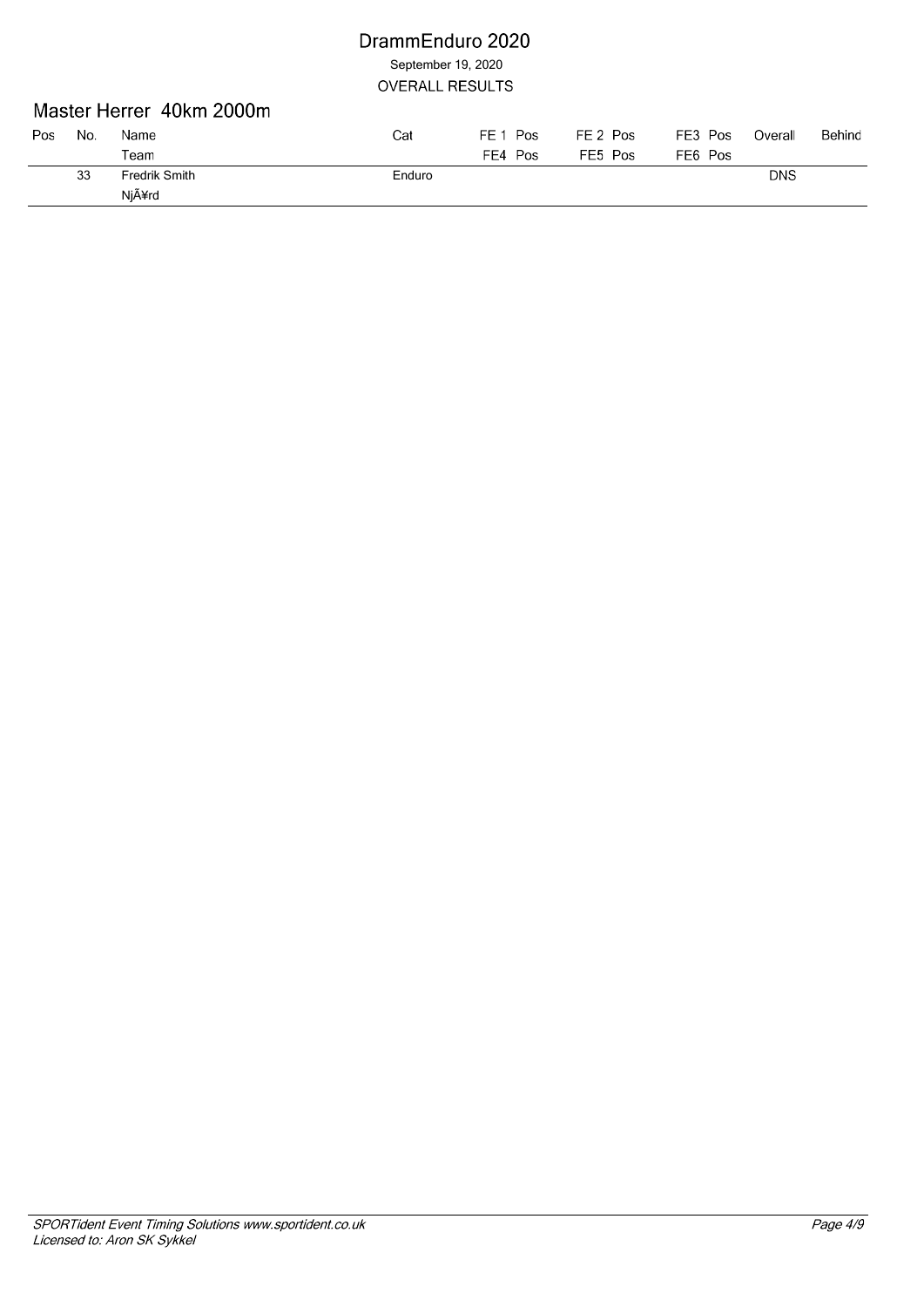# Master Kvinner 40km 2000m

| Pos | No. | Name               | Cat    | FE <sub>1</sub> Pos |     | FE <sub>2</sub> Pos |         | FE3 Pos     |         | Overall    | Behind      |
|-----|-----|--------------------|--------|---------------------|-----|---------------------|---------|-------------|---------|------------|-------------|
|     |     | Team               |        | FE4 Pos             |     |                     | FE5 Pos |             | FE6 Pos |            |             |
| 1st | 39  | Linda LÃ nmo       | Enduro | 00:07:12(1)         |     | $00:04:19$ (1)      |         | 00:04:21    | (1)     | 00:32:40   |             |
|     |     | Aron Skiklubb      |        | 00:04:22            | (1) | 00:06:59            | (1)     | 00:05:27    | (1)     |            |             |
| 2nd | 45  | Kristine Skeie     | Enduro | $00:07:45$ (3)      |     | 00:04:43(4)         |         | 00:04:23    | (2)     | 00:35:03   | $+00:02:23$ |
|     |     | <b>CK Nittedal</b> |        | $00:04:45$ (2)      |     | 00:07:20(2)         |         | 00:06:07    | (2)     |            |             |
| 3rd | 40  | Janniche A~degA¥rd | Enduro | 00:08:30(6)         |     | 00:04:33(3)         |         | 00:04:39    | (3)     | 00:36:01   | $+00:03:21$ |
|     |     |                    |        | 00:04:46(3)         |     | 00:07:22(3)         |         | 00:06:11(3) |         |            |             |
| 4th | 44  | Vibeke Ansteinsson | Enduro | 00:07:30(2)         |     | 00:04:27(2)         |         | 00:04:47    | (4)     | 00:36:40   | $+00:04:00$ |
|     |     | <b>Team Letth</b>  |        | 00:04:56(4)         |     | 00:08:14(5)         |         | 00:06:46    | (4)     |            |             |
| 5th | 43  | Kari Olstad        | Enduro | $00:08:16$ (4)      |     | 00:04:44(5)         |         | 00:04:53    | (5)     | 00:37:58   | $+00:05:18$ |
|     |     | Hadeland CK        |        | 00:05:13(5)         |     | 00:07:59(4)         |         | 00:06:53    | (5)     |            |             |
| 6th | 42  | Elin Morgan        | Enduro | 00:08:24            | (5) | 00:04:59            | (6)     | 00:04:58    | (6)     | 00:39:00   | $+00.06:20$ |
|     |     |                    |        | 00:05:18(6)         |     | 00:08:17(6)         |         | 00:07:04(6) |         |            |             |
|     | 41  | Aina Prestholdt    | Enduro | 00:11:31            | (7) | 00:05:12(7)         |         |             |         | <b>DNF</b> |             |
|     |     | Herja endurolaug   |        |                     |     |                     |         |             |         |            |             |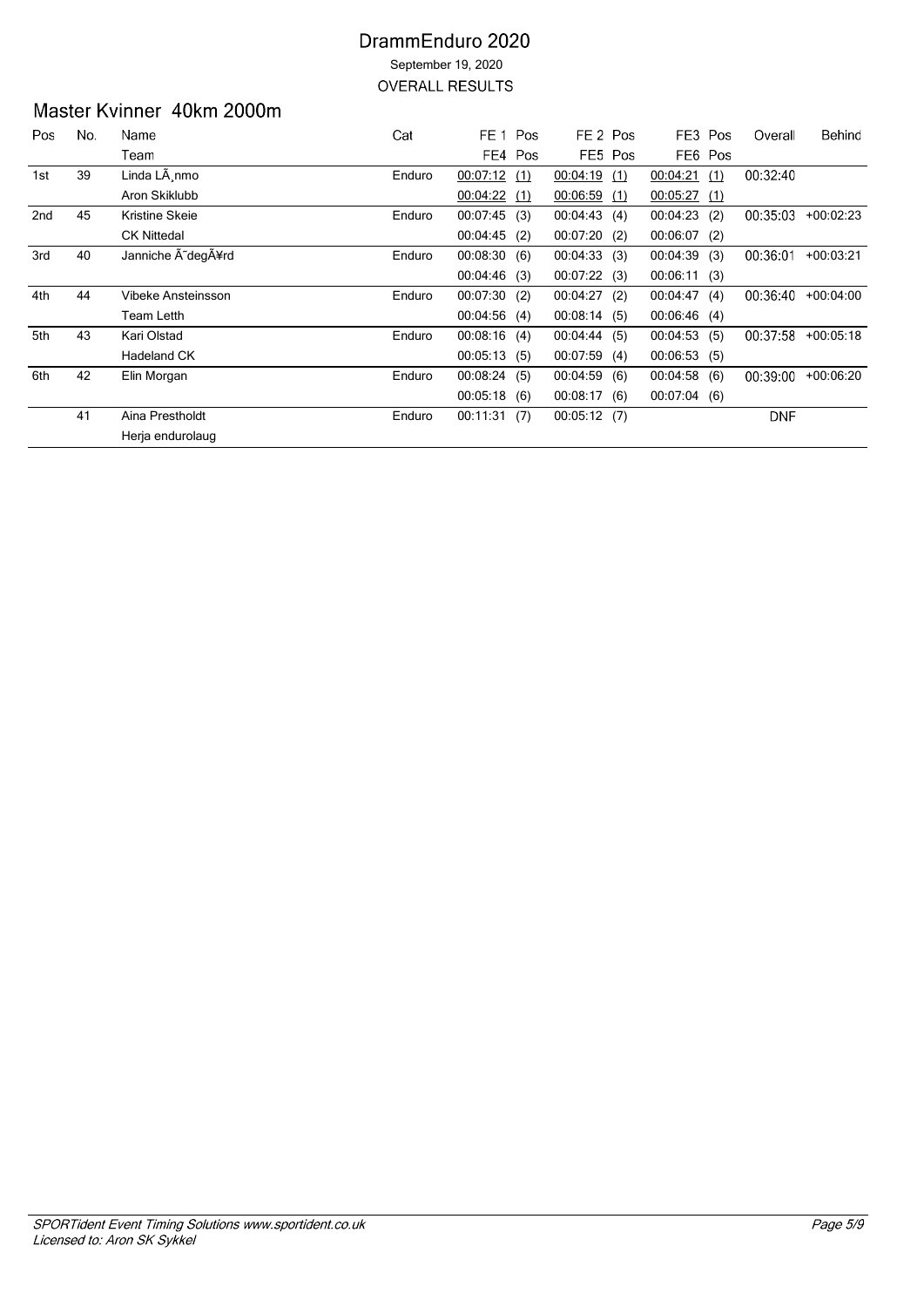# Senior Herrer 40km 2000m

| Pos             | No. | Name                         | Cat    | FE 1                           | Pos     | FE <sub>2</sub> Pos |         |                      | FE3 Pos | Overall  | Behind             |
|-----------------|-----|------------------------------|--------|--------------------------------|---------|---------------------|---------|----------------------|---------|----------|--------------------|
|                 |     | Team                         |        |                                | FE4 Pos |                     | FE5 Pos |                      | FE6 Pos |          |                    |
| 1st             | 93  | Lars Vatnebryn Sandviken     | Enduro | $00:05:22$ (2)                 |         | $00:03:15$ (2)      |         | 00:03:08             | (1)     | 00:24:25 |                    |
|                 |     | Drammen CK                   |        | $00:03:22$ (1)                 |         | 00.05:20(1)         |         | $00:03:58$ (1)       |         |          |                    |
| 2 <sub>nd</sub> | 117 | Kristian Holiman             | Enduro | 00:05:33                       | (5)     | 00:03:19            | (3)     | 00:03:15             | (2)     |          | 00:25:03 +00:00:38 |
|                 |     | SK Rye sykkel                |        | $00:03:25$ (2)                 |         | $00:05:22$ (2)      |         | 00:04:09             | (6)     |          |                    |
| 3rd             | 79  | BÃ¥rd S Pettersen            | Enduro | 00:05:26                       | (3)     | 00:03:24(4)         |         | 00:03:18             | (3)     |          | 00:25:11 +00:00:46 |
|                 |     | Drammen CK                   |        | 00:03:29                       | (3)     | 00:05:26            | (5)     | 00:04:08             | (5)     |          |                    |
| 4th             | 99  | Emil Aamli Carlson           | Enduro | 00:05:36(6)                    |         | 00:03:24(4)         |         | 00:03:20             | (4)     |          | 00:25:24 +00:00:59 |
|                 |     | SK Rye sykkel                |        | 00:03:35(5)                    |         | $00:05:25$ (3)      |         | 00:04:04             | (3)     |          |                    |
| 5th             | 101 | Oskar Omdal                  | Enduro | 00:05:30                       | (4)     | 00:03:27(7)         |         | 00:03:24             | (6)     |          | 00:25:44 +00:01:19 |
|                 |     |                              |        | 00:03:37                       | (9)     | 00:05:35            | (8)     | 00:04:11             | (7)     |          |                    |
| 6th             | 55  | Erlend Hegrum Askjer         | Enduro | 00:05:42(7)                    |         | 00:03:30            | (10)    | 00:03:24             | (6)     |          | 00:25:47 +00:01:22 |
|                 |     |                              |        | 00:03:35(5)                    |         | 00:05:33            | (7)     | 00:04:03             | (2)     |          |                    |
| 7th             | 116 | Jonas Olsson                 | Enduro | 00:05:50                       | (10)    | 00:03:25            | (6)     | 00:03:28             | (10)    |          | 00:25:53 +00:01:28 |
|                 |     | SK Rye sykkel                |        | 00:03:30                       | (4)     | 00:05:28            | (6)     | 00:04:12             | (9)     |          |                    |
| 8th             | 54  | Johannes LUND                | Enduro | 00:05:46                       | (8)     | 00:03:28            | (9)     | 00:03:26             | (9)     |          | 00:26:06 +00:01:41 |
|                 |     | Sogn CK                      |        | 00:03:35                       | (5)     | 00:05:40            | (9)     | 00:04:11             | (7)     |          |                    |
| 9th             | 70  | Niklas Halvorsen             | Enduro | 00:06:06                       | (16)    | 00:03:31 (11)       |         | 00:03:24             | (6)     |          | 00:26:17 +00:01:52 |
|                 |     | Kristiansands CK             |        | $00:03:36$ (8)                 |         | 00:05:25(3)         |         | $00:04:15$ (11)      |         |          |                    |
| 10th            | 64  | Kristoffer Ylven Westgaard   | Enduro | 00:05:49                       | (9)     | 00:03:27            | (7)     | 00:03:22(5)          |         |          | 00:26:18 +00:01:53 |
|                 |     | Asker CK                     |        | 00:03:40                       | (10)    | 00:05:53            | (18)    | 00:04:07             | (4)     |          |                    |
| 11th            | 53  | Tom Are GrÃ, v               | Enduro | 00:05:53                       | (11)    | 00:03:33            | (13)    | 00:03:29             | (11)    |          | 00:26:33 +00:02:08 |
|                 |     | Flow Enduro                  |        | 00:03:45                       | (14)    | 00:05:40            | (9)     | 00:04:13             | (10)    |          |                    |
| 12th            | 73  | Knut Erik Haugen             | Enduro | 00:05:53                       | (11)    | 00:03:33            | (13)    | 00:03:32             | (15)    |          | 00:26:49 +00:02:24 |
|                 |     | <b>CK Nittedal</b>           |        | $00:03:45$ (14)                |         | 00:05:47            | (13)    | 00:04:19 (12)        |         |          |                    |
| 13th            | 87  |                              | Enduro | 00:06:05                       | (15)    | 00:03:32 (12)       |         | 00:03:29             | (11)    |          | 00:27:05 +00:02:40 |
|                 |     | Kristoffer Rakneberg         |        |                                |         |                     |         |                      |         |          |                    |
| 14th            | 72  | Bergen MTB Klubb             | Enduro | 00:03:44                       | (13)    | 00:05:53            | (18)    | 00:04:22<br>00:03:34 | (17)    |          | 00:27:09 +00:02:44 |
|                 |     | Herman Knoop<br>Flow Enduro  |        | 00:06:07                       | (18)    | 00:03:39            | (18)    |                      | (17)    |          |                    |
|                 |     |                              |        | 00:03:40                       | (10)    | 00:05:50 (15)       |         | 00:04:19             | (12)    |          | 00:27:10 +00:02:45 |
| 15th            | 48  | <b>Christian Rief</b>        | Enduro | 00:06:10                       | (20)    | 00:03:39            | (18)    | 00:03:31             | (14)    |          |                    |
|                 |     | Hadeland CK                  |        | 00:03:45                       | (14)    | 00:05:46            | (12)    | 00:04:19             | (12)    |          |                    |
| 16th            | 97  | Ola Myklatun Krosness        | Enduro | 00:05:57 (13)<br>00:03:52 (24) |         | 00:03:43            | (24)    | 00:03:29             | (11)    |          | 00:27:15 +00:02:50 |
|                 |     |                              |        |                                |         | 00:05:52 (17)       |         | 00:04:22             | (17)    |          |                    |
| 17th            | 62  | Tommy Pham                   | Enduro | 00:06:06                       | (16)    | 00:03:40            | (20)    | 00:03:38             | (20)    |          | 00:27:18 +00:02:53 |
|                 |     | Flow Enduro                  |        | 00:03:47 (18)                  |         | 00:05:44(11)        |         | 00:04:23(19)         |         |          |                    |
| 18th            | 103 | Thomas Rambekk Henriksen     | Enduro | 00:06:16                       | (24)    | 00:03:38            | (17)    | 00:03:32 (15)        |         |          | 00:27:27 +00:03:02 |
|                 |     | Herkules IF                  |        | 00:03:47 (18)                  |         | 00:05:53 (18)       |         | 00:04:21 (16)        |         |          |                    |
| 19th            | 85  | Thomas Horgen                | Enduro | 00:06:12 (22)                  |         | 00:03:35 (15)       |         | 00:03:45 (30)        |         |          | 00:27:46 +00:03:21 |
|                 |     |                              |        | 00:03:51                       | (22)    | 00:05:55 (23)       |         | 00:04:28             | (21)    |          |                    |
| 20th            | 91  | John Ola BuA,y               | Enduro | 00:06:09 (19)                  |         | 00:03:40 (20)       |         | 00:03:34 (17)        |         |          | 00:27:56 +00:03:31 |
|                 |     | Orkla CK                     |        | 00:04:02 (31)                  |         | 00:06:01 (24)       |         | 00:04:30 (23)        |         |          |                    |
| 21st            | 69  | Harald Brekke                | Enduro | 00:06:20                       | (28)    | 00:03:41            | (22)    | 00:03:42 (25)        |         |          | 00:27:57 +00:03:32 |
|                 |     | SK Rye sykkel                |        | 00:03:51                       | (22)    | 00:05:53 (18)       |         | 00:04:30 (23)        |         |          |                    |
| 22nd            | 106 | Martin A <sup>~</sup> stberg | Enduro | 00:06:13 (23)                  |         | 00:03:41 (22)       |         | 00:03:39             | (22)    |          | 00:27:57 +00:03:32 |
|                 |     | Aron Skiklubb                |        | $00:03:46$ (17)                |         | 00:05:48 (14)       |         | 00:04:50 (33)        |         |          |                    |
| 23rd            | 65  | Ivar Haug                    | Enduro | 00:06:24 (30)                  |         | 00:03:44 (25)       |         | 00:03:41             | (24)    |          | 00:28:11 +00:03:46 |
|                 |     | Holmsbu IF                   |        | 00:03:52 (24)                  |         | 00:05:50 (15)       |         | 00:04:40 (27)        |         |          |                    |
| 24th            | 49  | Peter Hjertson               | Enduro | 00:05:59                       | (14)    | 00:03:36 (16)       |         | 00:03:42(25)         |         |          | 00:28:16 +00:03:51 |
|                 |     |                              |        | 00:03:50                       | (20)    | 00:06:40(45)        |         | 00:04:29 (22)        |         |          |                    |
| 25th            | 114 | Vemund Hoholm                | Enduro | 00:06:19                       | (26)    | 00:03:52 (30)       |         | 00:03:37 (19)        |         |          | 00:28:23 +00:03:58 |
|                 |     |                              |        | 00:03:50 (20)                  |         | 00:06:26 (34)       |         | 00:04:19 (12)        |         |          |                    |
| 26th            | 111 | Joakim Melby                 | Enduro | 00:06:19 (26)                  |         | 00:03:45 (26)       |         | 00:03:43 (27)        |         |          | 00:28:23 +00:03:58 |
|                 |     |                              |        | 00:03:55 (26)                  |         | 00:06:07 (25)       |         | 00:04:34 (26)        |         |          |                    |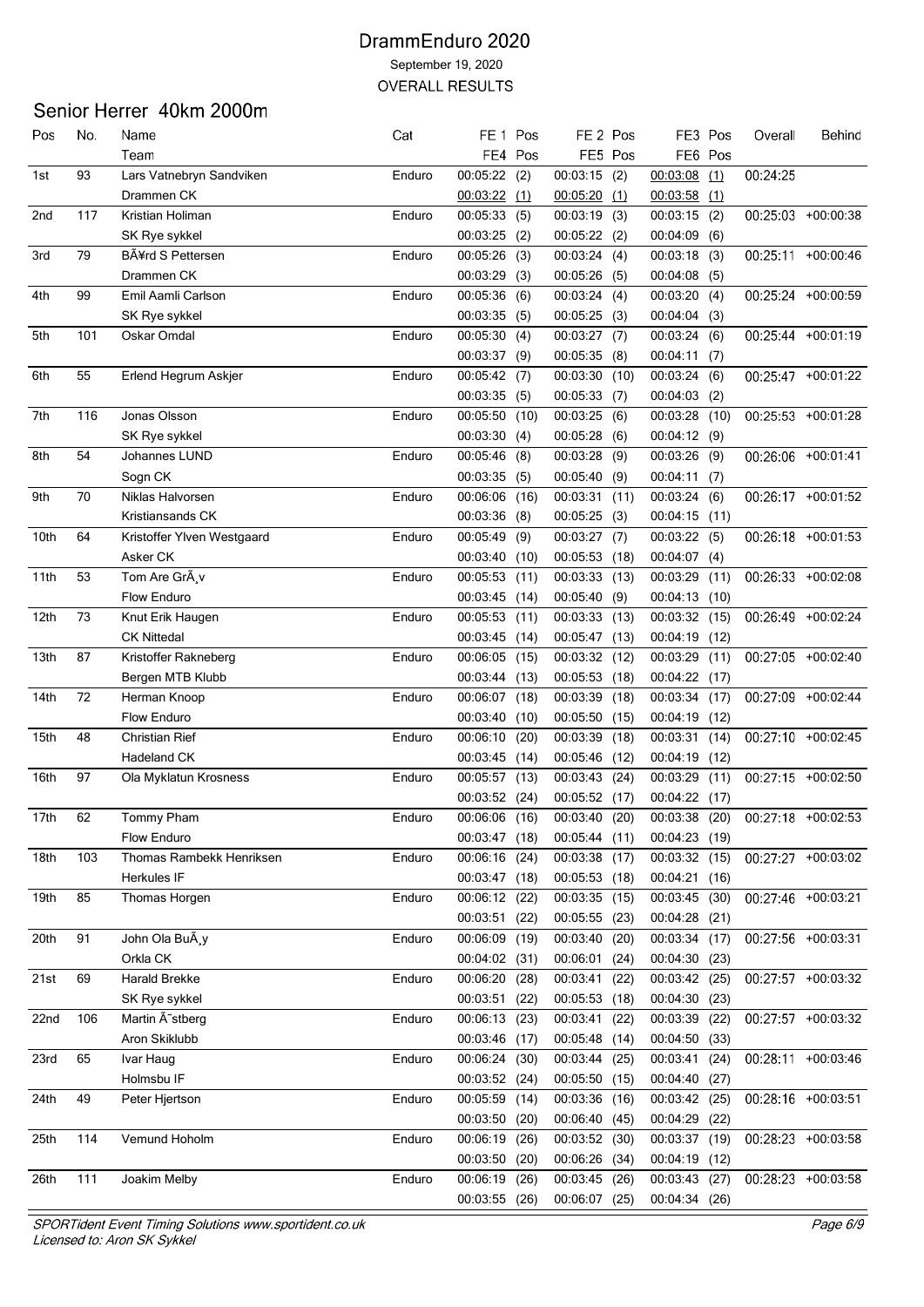### Senior Herrer 40km 2000m

| Pos  | No. | Name                               | Cat    | FE <sub>1</sub> | Pos     | FE 2 Pos      |         | FE3 Pos       |      | Overall | Behind             |
|------|-----|------------------------------------|--------|-----------------|---------|---------------|---------|---------------|------|---------|--------------------|
|      |     | Team                               |        |                 | FE4 Pos |               | FE5 Pos | FE6 Pos       |      |         |                    |
| 27th | 92  | Sindre Aar y Holtet                | Enduro | 00:06:17        | (25)    | 00:03:50      | (29)    | 00:03:39      | (22) |         | 00:28:25 +00:04:00 |
|      |     |                                    |        | 00:03:56        | (28)    | 00:06:11      | (27)    | 00:04:32      | (25) |         |                    |
| 28th | 107 | Kristoffer Heian                   | Enduro | 00:06:24        | (30)    | 00:03:49      | (28)    | 00:03:44      | (29) |         | 00:28:44 +00:04:19 |
|      |     |                                    |        | 00:03:55        | (26)    | 00:06:08      | (26)    | 00:04:44      | (29) |         |                    |
| 29th | 67  | Andreas Horten                     | Enduro | 00:06:21        | (29)    | 00:03:57      | (37)    | 00:03:49      | (33) |         | 00:28:45 +00:04:20 |
|      |     |                                    |        | 00:03:42 (12)   |         | 00:06:29      | (37)    | 00:04:27 (20) |      |         |                    |
| 30th | 102 | Joakim Fjeld Kristoffersen         | Enduro | 00:06:38        | (38)    | 00:03:48      | (27)    | 00:03:43      | (27) |         | 00:28:46 +00:04:21 |
|      |     | B¦rum OCK                          |        | 00:03:56        | (28)    | 00:05:54      | (22)    | 00:04:47      | (31) |         |                    |
| 31st | 59  | HA ¥vard Tverberg                  | Enduro | 00:06:29        | (33)    | 00:03:52 (30) |         | 00:03:54      | (37) |         | 00:29:22 +00:04:57 |
|      |     | Stiligsykkelklubb                  |        | 00:04:01        | (30)    | 00:06:22      | (33)    | 00:04:44      | (29) |         |                    |
| 32nd | 66  | Jonathan Paddon                    | Enduro | 00:06:32        | (35)    | 00:03:53      | (32)    | 00:03:50      | (34) |         | 00:29:32 +00:05:07 |
|      |     |                                    |        | 00:04:05        | (33)    | 00:06:16      | (28)    | 00:04:56      | (36) |         |                    |
| 33rd | 51  | Karl-Oskar SA <sub>l</sub> ther    | Enduro | 00:06:35        | (36)    | 00:03:59      | (40)    | 00:03:51      | (35) |         | 00:29:49 +00:05:24 |
|      |     | <b>Team Letth</b>                  |        | 00:04:02 (31)   |         | 00:06:21      | (31)    | 00:05:01      | (38) |         |                    |
| 34th | 50  | Stian Rismyhr                      | Enduro | 00:06:37 (37)   |         | 00:04:02      | (42)    | 00:03:54      | (37) |         | 00:29:57 +00:05:32 |
|      |     | <b>Team Letth</b>                  |        | 00:04:08        | (37)    | 00:06:27      | (35)    | 00:04:49      | (32) |         |                    |
| 35th | 82  | HÃ¥kon Trydal                      | Enduro | 00:06:40        | (39)    | 00:03:53      |         | 00:03:53      | (36) |         | 00:30:01 +00:05:36 |
|      |     | Arendal singletrack                |        | 00:04:07        |         | 00:06:28      | (32)    | 00:05:00      |      |         |                    |
|      |     |                                    |        |                 | (35)    |               | (36)    |               | (37) |         |                    |
| 36th | 94  | Kjetil Voldhaug                    | Enduro | 00:06:59        | (45)    | 00:03:58      | (38)    | 00:03:55      | (39) |         | 00:30:02 +00:05:37 |
|      |     |                                    |        | 00:04:06        | (34)    | 00:06:21      | (31)    | 00:04:43      | (28) |         |                    |
| 37th | 57  | TorbjA rn Vedde                    | Enduro | 00:06:28        | (32)    | 00:03:53      | (32)    | 00:03:48      | (31) |         | 00:30:18 +00:05:53 |
|      |     |                                    |        | 00:04:44        | (58)    | 00:06:32 (39) |         | 00:04:53      | (34) |         |                    |
| 38th | 95  | Mats Kvaalen                       | Enduro | 00:06:51        | (41)    | 00:04:07      | (46)    | 00:03:59      | (42) |         | 00:30:41 +00:06:16 |
|      |     | <b>Herkules IF</b>                 |        | 00:04:10        | (38)    | 00:06:30      | (38)    | 00:05:04      | (39) |         |                    |
| 39th | 105 | Martin StrÄ, m                     | Enduro | 00:06:59        | (45)    | 00:03:58      | (38)    | 00:03:55      | (39) |         | 00:30:50 +00:06:25 |
|      |     | Aron sk                            |        | 00:04:07        | (35)    | 00:06:36      | (42)    | 00:05:15      | (45) |         |                    |
| 40th | 88  | Kristoffer Haugen                  | Enduro | 00:06:59        | (45)    | 00:04:11      | (49)    | 00:04:04      | (45) |         | 00:30:53 +00:06:28 |
|      |     | Aron Skiklubb                      |        | 00:04:14        | (43)    | 00:06:17      | (29)    | 00:05:08      | (41) |         |                    |
| 41st | 98  | <b>Tobias Bjerknes</b>             | Enduro | 00:06:29        | (33)    | 00:03:55      | (36)    | 00:03:48      | (31) |         | 00:30:54 +00:06:29 |
|      |     | <b>CK Nittedal</b>                 |        | 00:04:13        | (42)    | 00:07:36      | (58)    | 00:04:53      | (34) |         |                    |
| 42nd | 108 | William Midtskogen                 | Enduro | 00:06:59        | (45)    | 00:04:01      | (41)    | 00:04:03 (44) |      |         | 00:30:55 +00:06:30 |
|      |     | Aron Skiklubb                      |        | 00:04:11        | (41)    | 00:06:37      | (44)    | 00:05:04 (39) |      |         |                    |
| 43rd | 75  | Terje Unnerud                      | Enduro | 00:06:40        | (39)    | 00:03:54      | (35)    | 00:03:55 (39) |      |         | 00:31:14 +00:06:49 |
|      |     | Mjà Ikerampa SK                    |        | 00:04:16 (44)   |         | 00:06:55 (50) |         | 00:05:34 (54) |      |         |                    |
| 44th | 61  | Nikolai Fekj¦r                     | Enduro | 00:07:48        | (59)    | 00:04:17      | (54)    | 00:04:01      | (43) |         | 00:31:41 +00:07:16 |
|      |     | Gresvik IF                         |        | 00:04:10        | (38)    | 00:06:17      | (29)    | 00:05:08      | (41) |         |                    |
| 45th | 76  | Rune KvalÂ                         | Enduro | 00:06:58        | (44)    | 00:04:36      | (61)    | 00:04:05      | (46) |         | 00:31:48 +00:07:23 |
|      |     | Flow Enduro                        |        | 00:04:20 (46)   |         | 00:06:32 (39) |         | 00:05:17 (46) |      |         |                    |
| 46th | 104 | Knut Arne Letterud                 | Enduro | 00:06:57 (43)   |         | 00:04:15      | (51)    | 00:04:14      | (52) |         | 00:31:50 +00:07:25 |
|      |     | Asker CK                           |        | 00:04:20        | (46)    | 00:06:34      | (41)    | 00:05:30      | (52) |         |                    |
| 47th | 100 | Magnus Brandtzæg                   | Enduro | 00:07:09        | (51)    | 00:04:10      | (47)    | 00:04:13 (51) |      |         | 00:31:51 +00:07:26 |
|      |     | Equinor BIL Oslo                   |        | 00:04:24 (48)   |         | 00:06:36      | (42)    | 00:05:19      | (47) |         |                    |
| 48th | 78  | Gavin Steder                       | Enduro | 00:07:15 (53)   |         | 00:04:04      | (43)    | 00:04:09      | (48) |         | 00:32:06 +00:07:41 |
|      |     | <b>BC Verksted</b>                 |        | 00:04:10 (38)   |         | 00:06:57      | (51)    | 00:05:31      | (53) |         |                    |
| 49th | 56  | Aleksander Wassum                  | Enduro | 00:07:06 (50)   |         | 00:04:05      | (44)    | 00:04:08      | (47) |         | 00:32:09 +00:07:44 |
|      |     | Oslomarka Crossaint- og Cruxeklubb |        | 00:04:30 (51)   |         | 00:07:06      | (54)    | 00:05:14      | (44) |         |                    |
| 50th | 60  | Magnus Berger                      | Enduro | 00:07:24        | (54)    | 00:04:10      | (47)    | 00:04:15      | (53) |         | 00:32:23 +00:07:58 |
|      |     |                                    |        | 00:04:16        | (44)    | 00:06:49      | (46)    | 00:05:29      | (51) |         |                    |
| 51st | 86  | Sigve Wanvik Krogstadmo            | Enduro | 00:07:09        | (51)    | 00:04:16      | (53)    | 00:04:22      | (57) |         | 00:32:24 +00:07:59 |
|      |     | Stiligsykkelklubb                  |        | 00:04:37 (55)   |         | 00:06:51 (47) |         | 00:05:09 (43) |      |         |                    |
| 52nd | 80  | Fredrik Nygaard                    | Enduro | 00:07:05 (49)   |         | 00:04:18      | (55)    | 00:04:15 (53) |      |         | 00:32:44 +00:08:19 |
|      |     |                                    |        | 00:04:39 (56)   |         | 00:06:52 (49) |         | 00:05:35 (55) |      |         |                    |
|      |     |                                    |        |                 |         |               |         |               |      |         |                    |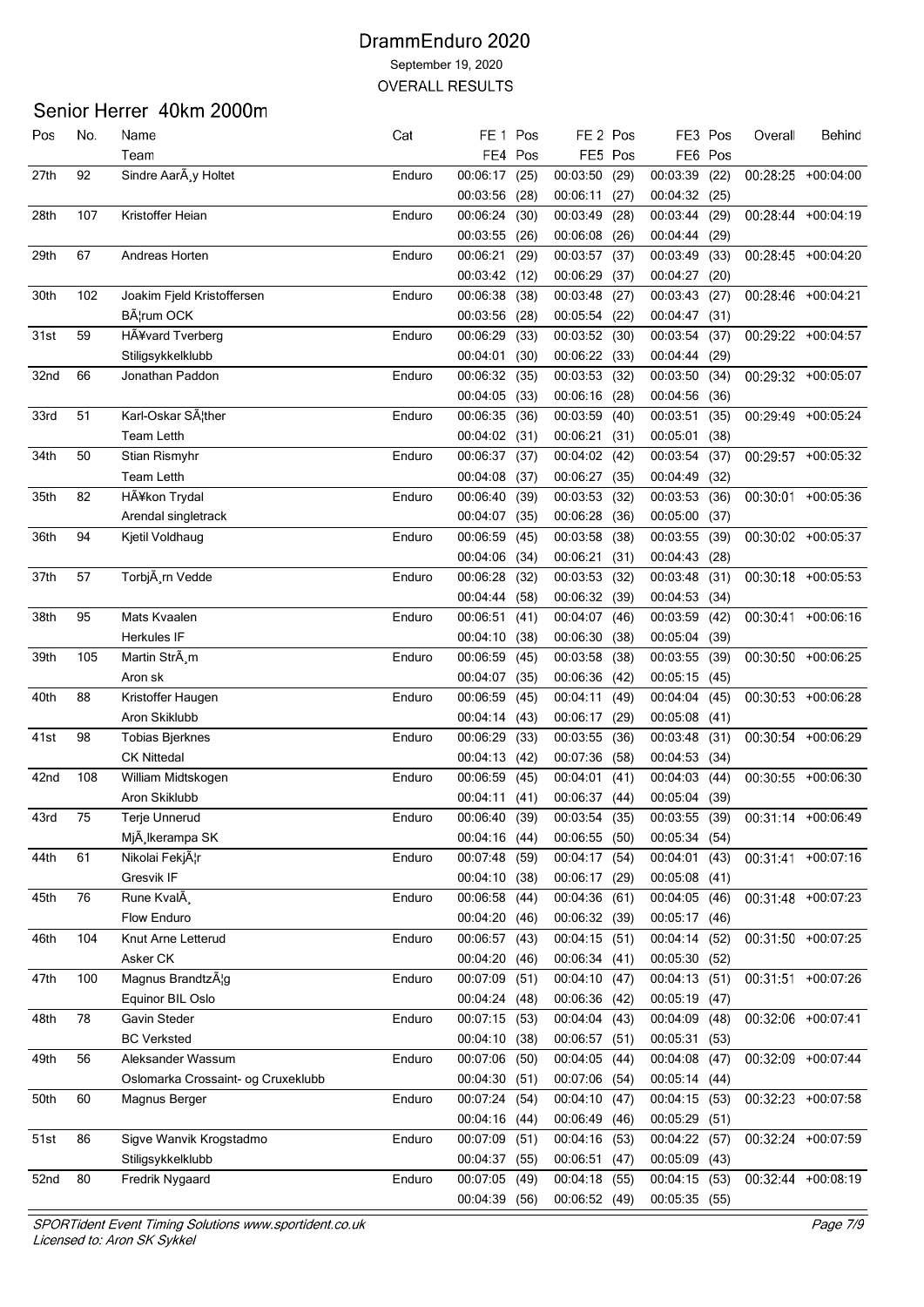# Senior Herrer 40km 2000m

| Pos  | No. | Name                               | Cat    | FE <sub>1</sub> Pos |         | FE <sub>2</sub> Pos |         | FE3 Pos       |      | Overall    | Behind               |
|------|-----|------------------------------------|--------|---------------------|---------|---------------------|---------|---------------|------|------------|----------------------|
|      |     | Team                               |        |                     | FE4 Pos |                     | FE5 Pos | FE6 Pos       |      |            |                      |
| 53rd | 109 | <b>Olav Helland Stenersen</b>      | Enduro | 00:06:54            | (42)    | 00:04:05            | (44)    | 00:04:16      | (55) |            | 00:32:49 +00:08:24   |
|      |     |                                    |        | 00:04:56 (59)       |         | 00:07:14            | (56)    | 00:05:24 (48) |      |            |                      |
| 54th | 63  | Sondre Eidsten                     | Enduro | 00:07:26            | (56)    | 00:04:20            | (57)    | 00:04:12      | (50) |            | 00:32:49 +00:08:24   |
|      |     | Stiligsykkelklubb                  |        | 00:04:27 (50)       |         | 00:06:58 (52)       |         | 00:05:26      | (49) |            |                      |
| 55th | 58  | William Kempton                    | Enduro | 00:07:26            | (56)    | 00:04:13            | (50)    | 00:04:10      | (49) |            | $00:32:49 +00:08:24$ |
|      |     | Oslomarka Croissant- og Cruxeklubb |        | 00:04:30            | (51)    | 00:06:51            | (47)    | 00:05:39      | (57) |            |                      |
| 56th | 68  | HÃ¥kon Ytterland                   | Enduro | 00:08:22            | (64)    | 00:04:27            | (59)    | 00:04:48      | (62) |            | 00:35:19 +00:10:54   |
|      |     |                                    |        | 00:04:41            | (57)    | 00:07:26            | (57)    | 00:05:35      | (55) |            |                      |
| 57th | 52  | <b>Tore Nilsen</b>                 | Enduro | 00:07:31            | (58)    | 00:04:20            | (57)    | 00:04:24      | (58) |            | 00:35:30 +00:11:05   |
|      |     |                                    |        | 00:04:33(54)        |         | 00:07:07            | (55)    | 00:07:35      | (60) |            |                      |
| 58th | 47  | Fredrik Lia                        | Enduro | 00:08:08            | (63)    | 00:04:40            | (62)    | 00:04:39      | (60) |            | 00:36:35 +00:12:10   |
|      |     | Horten og Omegn's Cykleklubb       |        | 00:05:02(60)        |         | 00:07:53            | (59)    | 00:06:13      | (58) |            |                      |
| 59th | 112 | Eirik Melby                        | Enduro | 00:07:58 (62)       |         | 00:04:34            | (60)    | 00:04:35      | (59) |            | $00:38:25 +00:14:00$ |
|      |     |                                    |        | 00:05:06 (61)       |         | 00:09:20            | (60)    | 00:06:52      | (59) |            |                      |
| 60th | 77  | Kristian Akselsen                  | Enduro | 00:14:10            | (65)    | 00:04:18            | (55)    | 00:04:18      | (56) |            | 00:39:38 +00:15:13   |
|      |     |                                    |        | 00:04:25            | (49)    | 00:06:59            | (53)    | 00:05:28      | (50) |            |                      |
|      | 110 | Magnus Fuglerud                    | Enduro | 00:07:24            | (54)    | 00:04:15            | (51)    | 00:04:39      | (60) | <b>DNF</b> |                      |
|      |     |                                    |        | 00:04:31 (53)       |         | 00:15:13 (61)       |         |               |      |            |                      |
|      | 113 | Kevin Solberg                      | Enduro | 00:07:54            | (60)    | 00:04:40(62)        |         | 00:05:06 (63) |      | <b>DNF</b> |                      |
|      |     |                                    |        | 00:05:11            | (62)    |                     |         |               |      |            |                      |
|      | 46  | Even Baardseth                     | Enduro | 00:06:11 (21)       |         | 00:16:17 (64)       |         | 00:03:38 (20) |      | <b>DNF</b> |                      |
|      |     | Trysil Team Flytsti                |        | 00:07:34 (63)       |         |                     |         |               |      |            |                      |
|      | 74  | Ola JÃ¥vold Landmark               | Enduro | $00:05:19$ (1)      |         | $00:03:12$ (1)      |         |               |      | <b>DNF</b> |                      |
|      |     | B¦rum OCK                          |        |                     |         |                     |         |               |      |            |                      |
|      | 83  | Dag Erik Kristoffersen             | Enduro | 00:07:57 (61)       |         |                     |         |               |      | <b>DNF</b> |                      |
|      |     | Hadeland CK                        |        |                     |         |                     |         |               |      |            |                      |
|      | 81  | Eskil Norevkveim                   | Enduro |                     |         |                     |         |               |      | <b>DNF</b> |                      |
|      | 96  | Ole Westersund                     | Enduro |                     |         |                     |         |               |      | <b>DNS</b> |                      |
|      | 90  | Anders SamnA v                     | Enduro |                     |         |                     |         |               |      | <b>DNS</b> |                      |
|      |     | Aron Skiklubb                      |        |                     |         |                     |         |               |      |            |                      |
|      |     |                                    |        |                     |         |                     |         |               |      |            |                      |
|      | 89  | Ola Gulbrandsen                    | Enduro |                     |         |                     |         |               |      | <b>DNS</b> |                      |
|      | 71  | Kristian Ã~stlie                   | Enduro |                     |         |                     |         |               |      | <b>DNS</b> |                      |
|      |     | <b>CK Nittedal</b>                 |        |                     |         |                     |         |               |      |            |                      |
|      | 84  | Eirik Jelstad                      | Enduro |                     |         |                     |         |               |      | <b>DNS</b> |                      |
|      |     | Kjà Istadkara                      |        |                     |         |                     |         |               |      |            |                      |